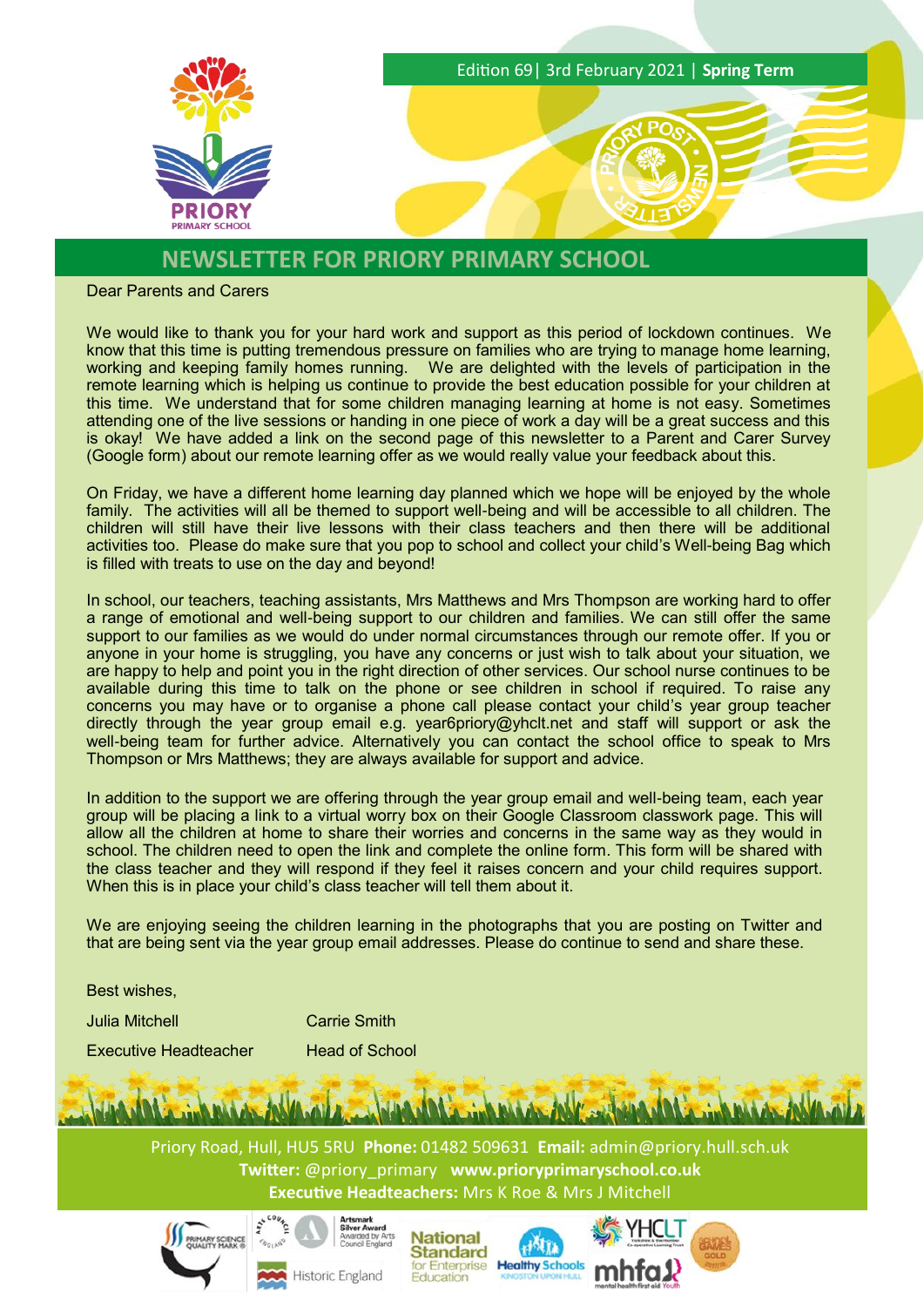## *Remote Learning Feedback*

We would love to know your thoughts on the remote learning that your child has been doing at home.

If you would like to give feedback - please follow the link below to complete the form

**[Remote Learning Feedback Form](https://forms.gle/XvYQresy4Z6VnoNg9)**



In Year 2 we have been making collages out of scraps of paper and fabric - inspired by the Brazilian rainforest



In Foundation Stage we can have fun outside whatever the weather!

Chestnut class have been enjoying their home learning



In Foundation Stage we have been trying to make the scales balance





In The Orchard we have been busy bird watching with our home made binoculars!



making adverts for Baked Beans!

In Year 1 we have been using cubes to measure Year 4 have been  $\begin{array}{|c|c|}\n\hline\n\end{array}$  things in our classroom



Priory Road, Hull, HU5 5RU **Phone:** 01482 509631 **Email:** [admin@priory.hull.sch.uk](mailto:admin@priory.hull.sch.uk) Priory Road, Hull, HU5 5RU **Phone:** 01482 509631 **Email:** [admin@priory.hull.sch.uk](mailto:admin@priory.hull.sch.uk) **Executive Headteacher: Executive Headteacher:** *Mrs* **K Roe Executive Headteacher: <b>Executive Headteacher: Executive Headteacher: <b>Executive Headteacher: C** Roe Executive Headteacher: **Executive Headteacher: Executi Executive Headteachers:** Mrs K Roe & Mrs J Mitchell







aðin